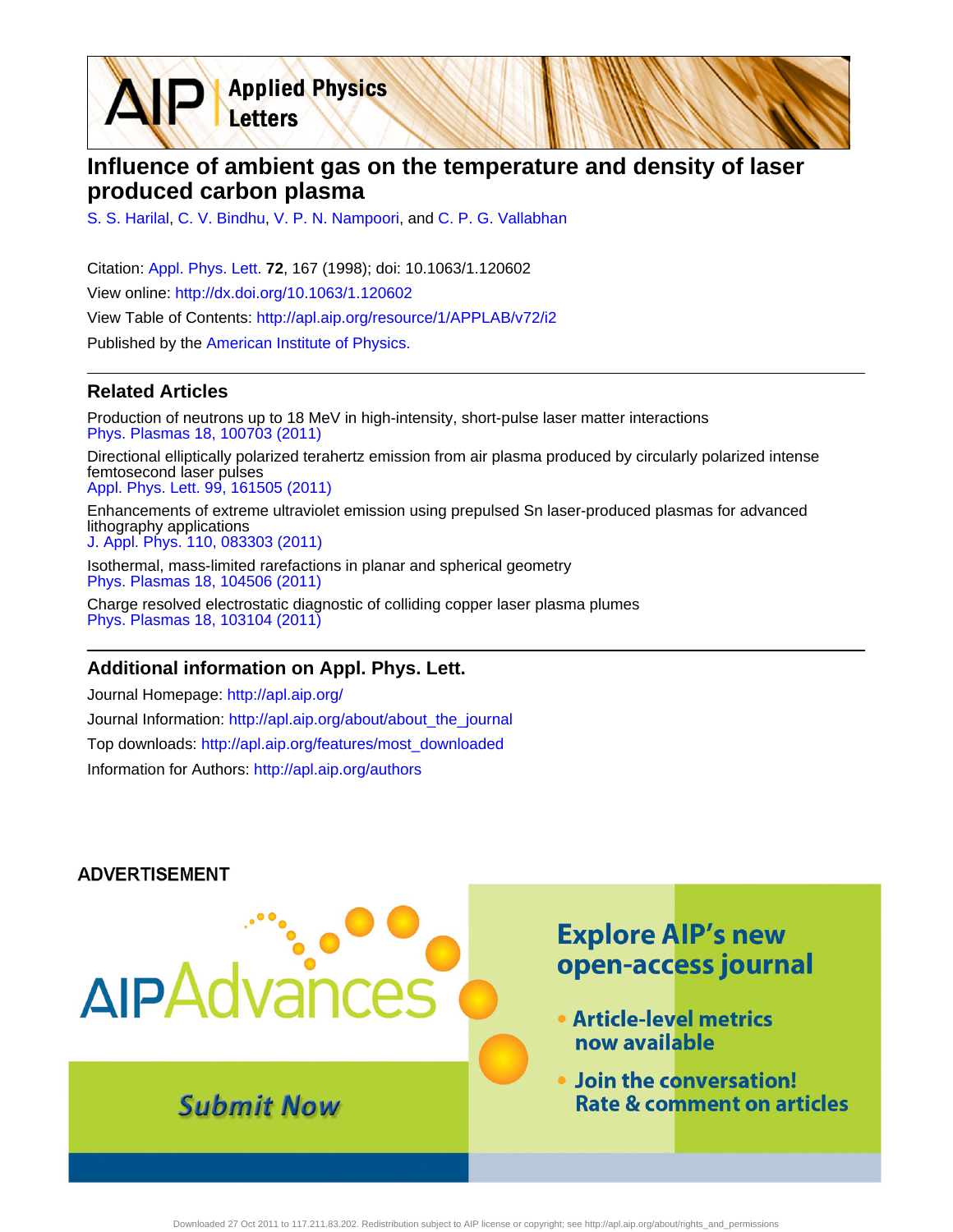## **Influence of ambient gas on the temperature and density of laser produced carbon plasma**

S. S. Harilal,<sup>a)</sup> C. V. Bindhu, V. P. N. Nampoori, and C. P. G. Vallabhan<sup>b)</sup> *Laser Division, International School of Photonics, Cochin University of Science and Technology, Cochin, 682 022, India*

(Received 25 August 1997; accepted for publication 11 November 1997)

The effect of ambient gas on the dynamics of the plasma generated by laser ablation of a carbon target using  $1.06 \mu m$  radiation from a Q-switched Nd:YAG laser has been investigated using a spectroscopic technique. The emission characteristics of the carbon plasma produced in argon, helium and air atmospheres are found to depend strongly on the nature and pressure of the surrounding gas. It has been observed that hotter and denser plasmas are formed in an argon atmosphere rather than in helium or air as an ambient. © *1998 American Institute of Physics.*  $[50003-6951(98)04102-3]$ 

The interaction of laser ablated carbon plumes with background gases is currently receiving considerable attention because of its importance in understanding the dynamics of cluster formation<sup>1-3</sup> and diamond-like carbon (DLC) thin film growth. $4-6$  Despite the significant success that has been achieved in the preparation of DLC thin films and in the production of higher carbon clusters using laser ablated carbon plasma, detailed aspects of the dynamics of laser induced plume expansion into an ambient gas are not fully understood. Compared to the expansion into a vacuum, the interaction of the plume with an ambient gas is a far more complex gas dynamic process which involves deceleration, attenuation, thermalization of the ablated species, and formation of shock waves.<sup>7</sup> Recent measurements performed over a wide range of expansion durations have demonstrated a fairly complicated gas dynamic picture of plume ambient gas interaction which is characterized by different propagation phases and is accompanied by plume oscillations arising at rather high background pressures. $8-11$  Due to the complexity of the ablation dynamics, an appropriate theoretical description of plume expansion applicable for a wide range of ablation conditions is lacking. In low gas pressure, the plume propagation could be described by Monte Carlo simulation.<sup>12</sup> In moderate or high pressures, a blast wave model is found to describe accurately the plume propagation distance during the early expansion stages, whereas a shock layer model and an empirical drag model predict the maximum plume length with considerable accuracy. $7,13$ 

In this letter we report the effect of ambient atmosphere on the laser vaporization and excitation processes which were investigated using a spectroscopic technique. Studies were made by keeping the graphite target in three different atmospheres viz. air, helium and argon, with pressures ranging from 1 mbar to  $10^{-5}$  mbar.

Details of the experimental techniques employed here are given elsewhere.<sup>14</sup> Briefly, plasma was generated by laser ablation of the high purity graphite sample, placed in an evacuated chamber, using 1.06  $\mu$ m radiation pulses from a Q-switched Nd:YAG laser with a repetition rate of 10 Hz. The estimated spot size at the target was 200  $\mu$ m. The bright plasma emission was viewed through a side window at right angles to the plasma expansion direction. The section of the plasma was imaged onto the slit of a 1 m Spex monochromator using appropriate collimating and focusing lenses so as to have one to one correspondence with the sampled area of the plasma and the image. The recording was done by using a thermoelectrically cooled photomultiplier tube, which was coupled to a boxcar averager/gated integrator. The averaged output from the boxcar averager, which for the present study averaged out intensities from 10 pulses, was fed to a chart recorder.

The electron density  $(n_e)$  was measured by the Stark broadening method, and electron temperature  $(T_e)$  of the carbon plasma was measured by the relative intensities of the successive ionization states of the carbon atom, the details of which are given in an earlier paper.<sup>14</sup> Recently we have reported the variation of  $T_e$  and  $n_e$  with different experimental parameters like distance from the target surface, time after the elapse of the laser pulse, laser irradiance, etc.<sup>14</sup> The variation of  $T_e$  and  $n_e$  with distance (*z*) shows  $z^{-0.1}$  and  $z^{-1}$ dependences, respectively. The temporal dependence of these parameters gives a  $t^{-2}$  variation. It is also noted that at higher irradiance levels a saturation phenomenon is observed for  $T_e$  and  $n_e$  due to the formation of a self-regulating regime due to the interaction of the plasma with the trailing portion of the laser pulse.

The emission spectra, electron temperature and density are found to be significantly influenced by the ambient atmosphere. The addition of an ambient gas enhances the emission from all species. The relative enhancement depends on the nature of the gas, gas pressure and also the excitation energy of the electronic transition responsible for the line. The lifetime of all the transitions studied is of the order of a few nanoseconds, while the observed increase of the emission occurs within a time interval of the order of a few tens of nanoseconds;  $9,15,16$  the increase in intensity should be due to species that have been excited during the plasma expansion. The two main mechanisms invoked in the excitation are the particle collision excitation and the electron impact excitation.

Figures 1 and 2 give the variations of electron tempera-

a)Present address: Department of Physics, Sree Narayana College, Punalur 691305, India.

b)Electronic mail: photonix@md2.vsnl.net.in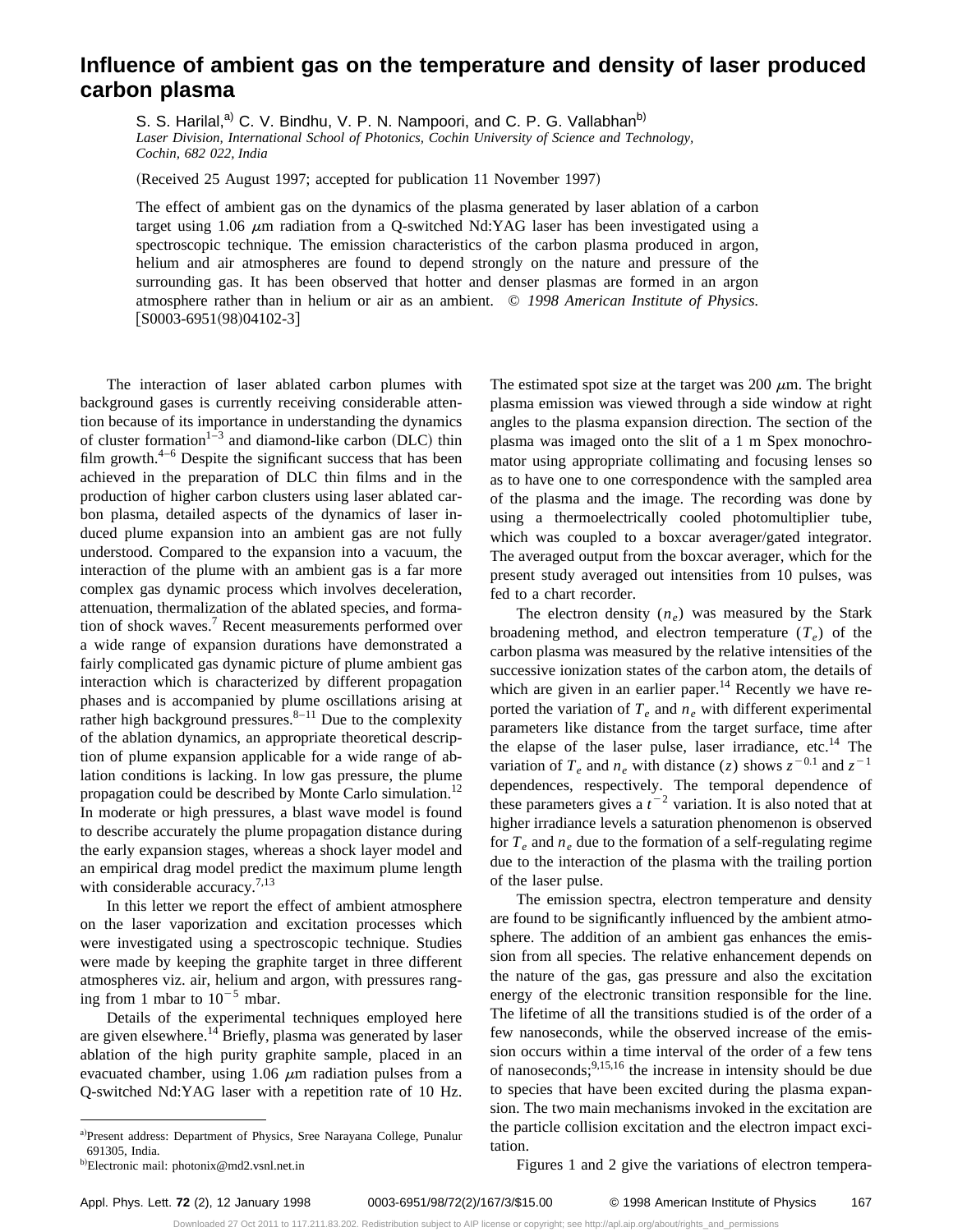

FIG. 1. Variation of electron temperature as a function of ambient pressure.

ture and electron density of the carbon plasma with pressure at three different ambient atmospheres (Air, He and Ar). These measurements were taken at a distance of 3 mm from the target surface and at a laser irradiance of 50 GW  $\text{cm}^{-2}$ . It is noted that the electron density shows a decreasing trend with an increase in pressure irrespective of the nature of the ambient gas used while the electron temperature shows a somewhat different behavior with respect to the nature and pressure of the ambient gas.

The three different laser intensity thresholds for plasma initiation in the presence of an ambient gas can be distinguished as the surface vaporization threshold, the target vapor plasma threshold and the ambient gas plasma threshold. These threshold values for vaporization, vapor plasma and gas breakdown strongly depend on experimental parameters like target material, wavelength of the laser radiation, nature of the ambient gas, etc. The shielding effect, i.e., the absorption of the laser energy by the plasma, strongly depends on nature of the background gas used. Ambient gas breakdown will profoundly influence the laser energy coupling to the



FIG. 2. Variation of electron density as a function of ambient pressure.

target surface. If gas breakdown occurs before laser light reaches the sample surface, a major part of the energy will be absorbed by the resulting plasma formed from the gas. The laser irradiance used in these studies is 50 GW  $cm^{-2}$ . The breakdown thresholds of helium and argon reported using a Q-switched ruby laser are 300 and 100 GW  $\text{cm}^{-2}$  at atmospheric pressure and increase gradually with a decrease in gas pressure.17 In the present work, the pressure range used for Ar and He is well below atmospheric pressure and one may safely predict that gas breakdown will not occur.

A cascade growth of the electron number density and absorption coefficient of the plasma will be greatly influenced by the nature of the background gas. The condition necessary for the development of cascade like growth is given  $by$ <sup>18,19</sup>

$$
\frac{d\epsilon}{dt} = \frac{4\pi^2 e^2 I \nu_{\rm eff}}{m_e c \omega^2} - \frac{2m_e \nu_{\rm eff} E}{M} > 0,
$$
\n(1)

where  $\epsilon$  is the energy of the free electrons; *e* and *m* are the charge and mass of the electron; *M*, the mass of the background gas neutral particle; *E*, the energy of the first ionization stage of the gas;  $v_{\text{eff}}$ , the effective frequency of electron-neutral collision;  $I$ , the radiation intensity; and  $\omega$ , the cyclic frequency of radiation. The first term on the righthand side of Eq.  $(1)$  expresses the rate of growth of energy by the absorption of laser photons, and the second term gives the maximum rate of energy loss due to elastic and inelastic collisions with neutral gas particles. We have noticed that the absorption due to inverse bremsstrahlung is negligibly small at low irradiance levels and increases exponentially with increasing laser irradiance.<sup>14</sup>

When the plasma medium absorbs a significant fraction of laser energy, a laser supported detonation wave will be formed. Under this condition the length of the plasma can be written  $as^{20}$ 

$$
z = \text{const} \left( \frac{E_F^2 \sigma (\gamma^2 - 1)}{\rho \beta} \right)^{1/5} t^{3/5},\tag{2}
$$

where  $E_F$  is the electric field strength;  $\gamma$ , the specific heat ratio;  $\rho$ , the density of the ambient gas;  $\beta$  an absorption factor; and  $\sigma$ , the high frequency conductivity which is given by  $\sigma = e^2 n_e \nu / [m_e(\nu^2 + \omega^2)]$ , where  $\nu$  is the electron collision frequency. $2$ 

At moderately high pressures, the plasma expansion can be modeled as a blast wave, which is represented by<sup>20</sup>

$$
z = \left(\frac{W}{\rho}\right)^{1/5} t^{2/5},\tag{3}
$$

where *W* is the total energy absorbed. The dimension of the plasma, which is closely related to the density, temperature and coupling of laser radiation is influenced by the surrounding gas through Eqs.  $(2)$  and  $(3)$ . We have noticed that the axial length of the plasma is considerably larger in helium atmosphere, especially at high pressures, in comparison with argon and air. This may be due predominantly to the lower density of helium than that of  $\arctan^{22}$  (taking the case of nitrogen) and argon.

Downloaded 27 Oct 2011 to 117.211.83.202. Redistribution subject to AIP license or copyright; see http://apl.aip.org/about/rights\_and\_permissions